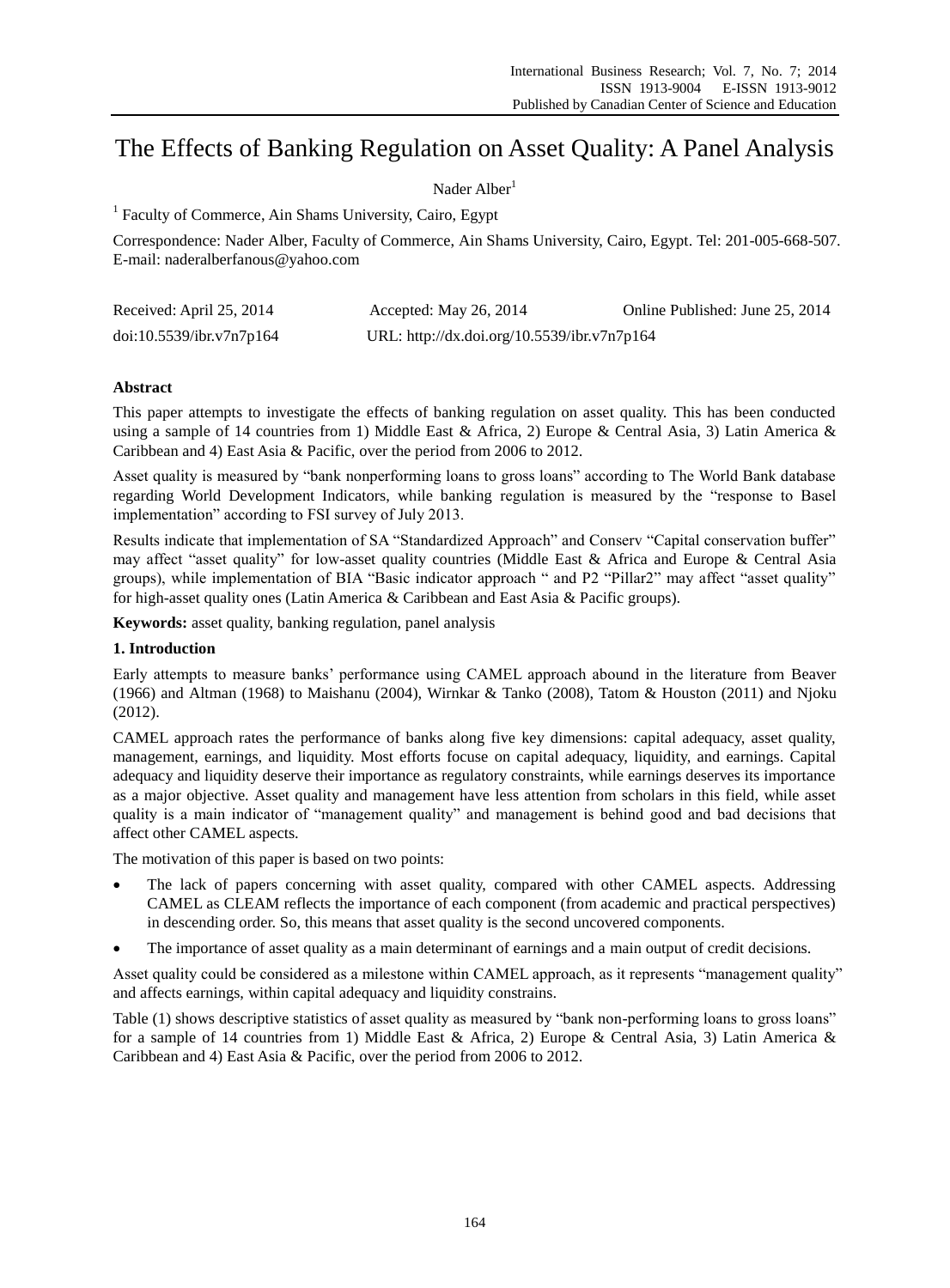| Category                 | Min.   | Max.   | Mean   | S. Dev. |
|--------------------------|--------|--------|--------|---------|
| Middle East & Africa     | 0.0200 | 0.1930 | 0.0728 | 0.0447  |
| Europe & Central Asia    | 0.0050 | 0.1900 | 0.0718 | 0.0625  |
| Latin America& Caribbean | 0.0080 | 0.0410 | 0.0203 | 0.0095  |
| East Asia & Pacific      | 0.0030 | 0.0750 | 0.0293 | 0.0202  |
| All Sample               | 0.0030 | 0.1930 | 0.0543 | 0.0472  |

#### Table 1. Descriptive statistics of non-performing loans ratio

Source: collected and processed by the researcher.

Table (1) illustrates that assets quality of banks in Middle East & Africa and Europe & Central Asia is worse than that of Latin America & Caribbean and East Asia & Pacific banks. This could be noticed by comparing non-performing loans ratios of the first category (ranged from 7.18% to 7.28%) with those of the second category (ranged from 2.03% to 2.93%).

The importance of asset quality may motivate the analysis of its regulatory determinants. This paper tries to investigate the effects of banking regulation on asset quality where banking regulation is measured by "response to Basel implementation" according to FSI survey on July 2013.

The paper is arranged as follows: after this introduction, section 2 addresses the recent developments in banking regulation. Section 3 reviews research literature that has concerned with "banking regulation" and "asset quality", while Section 4 explains how to measure research variables and investigates how to test the research hypothesis. Section 5 illustrates the empirical work, and Section 6 summarizes the paper and provides remarks about conclusions.

#### **2. Recent Developments in Banking Regulation**

Capital of banks has been related to risk, for the extent that make us see that the function of capital in banks is to absorb banking operations risks. As financial intermediaries, banks have, not only their risks, but also risks of other firms.

In the early seventies of the last century, many banks had been bankrupt, and many others had not acceptable levels of capital adequacy. For these reasons "Basle Committee" aimed to develop a unified standard for measuring bank capital adequacy. Basle accord began in 1975, and was modified in 1983 under supervision of International Settlement Bank. In Dec. 10, 1987, the Committee decided that capital adequacy ratio should be 7.25% as a minimum at the end of 1989, and 8% at the end of 1992. The Committee determined the components of the ratio, where its numerator includes core capital and supplementary capital, and its dominator includes 4 categories representing 4 levels of risk (Sinkey, 2002, p. 271) , where each level was weighted according to its level of risk, from 0 to 20%, to 50%, to 100% as risk level increases.

In 1993, the Committee suggested to add a third category to the capital. This category includes subordinated debt, which cover market risk only through issuing bonds at a rate exceeding the market rate. In Dec., 11, 1995, the central banks governors of the G10 accepted this agreement, and decided application before 1998. It seems that the first ratio issued in 1988 hasn't been sensitive to banking risks, even after modification of 1998. This leads "Basle ΙΙ", which includes 3 major dimensions: the first is the minimum requirements of capital, the second is the auditing control, and the third is market discipline (Saunders & Cornett, 2003, 524; Pujal, 2001, pp. 36–39).

Spina (2013) elaborates how Basel III presents substantial improvement upon previous versions by requiring an increase in the quantity and quality of capital. Although the nominal capital requirement continues to be 8% of risk-weighted assets, as in Basel I and II, the new rules specify that at least 75% of the total capital must be Tier 1 Capital, thus 25% in Tier 2 Capital (as opposed to 50/50 prescribed in previous versions). Furthermore, Tier 1 is divided into two categories, Common Equity Tier 1 (at least 4.5 % of a bank's RWA), and Additional Tier 1 (generally preferred stock and additional paid-in capital that otherwise does not satisfy the criteria for Tier 1).

Basel III introduces a new global framework for liquidity regulation. One part of this framework is the liquidity coverage ratio (LCR), which requires banks to hold sufficient high-quality liquid assets to survive a 30-day period of market stress. Beck.& Keister (2013) shows that if banks face the possibility of an LCR shortfall, then the usual link between open market operations and the overnight interest rate changes and the short end of the yield curve becomes steeper.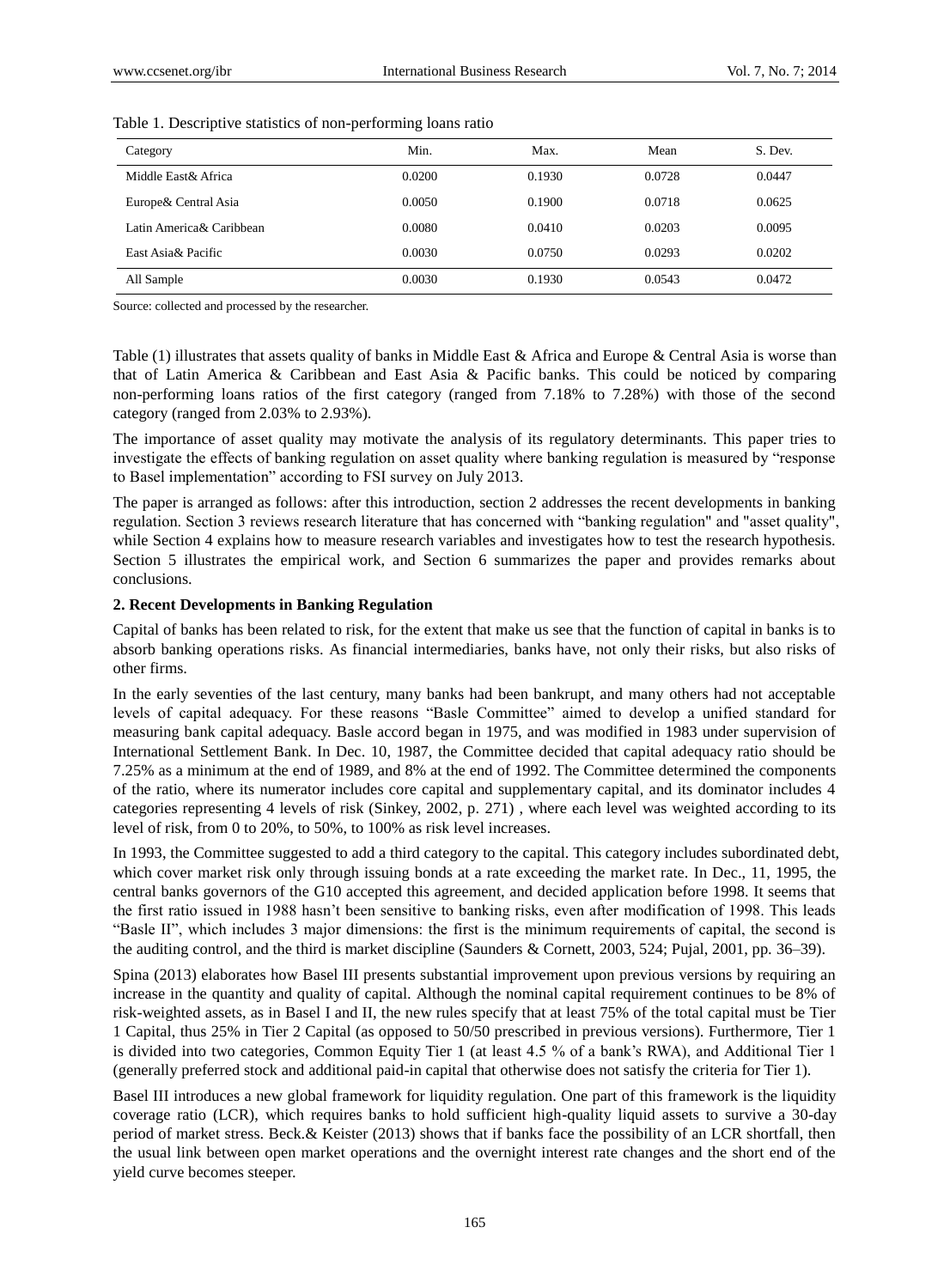Basel Committee on Banking Supervision (3013, p. 4) addresses that the core components of the Basel III were finalized in 2011, where the capital frameworks for global and domestic systemically important banks (G-SIBs and D-SIBs) were published in 2011 and 2012 respectively. The Committee issued the final standard for the Liquidity Coverage Ratio in January 2013, with implementation scheduled to commence in 2015. Table (2) illustrates these implementations.

Table 2. Status of Basel III components and target dates for implementation

| Core component of Basel III                          | Progress                                                               |
|------------------------------------------------------|------------------------------------------------------------------------|
| Basel III capital adequacy reforms Published in 2011 | implementation from 1 January 2013                                     |
| G-SIB/D-SIB framework Published in 2011 and 2012     | implementation 1 January 2016                                          |
| Liquidity Coverage Ratio Published in 2013           | implementation from 1 January 2015                                     |
| Leverage ratio                                       | disclosure starting in 2015 with a view to migrate to Pillar 1 in 2018 |
| Net Stable Funding Ratio                             | under review; minimum standard to be introduced in 2018                |

Source: Basel Committee on Banking Supervision (3013, p. 4).

Empirical literature on banking regulations and banking stability has taken two main directions. The first is called implicit-fragility method that uses implicit measures of fragility such as: the ratio of non-performing loan on the total asset, bank stock price volatility, and the ratio of risk-weighted assets to total assets; while the explicit-fragility method uses the occurrence of a systemic banking crisis in a given economy as an explicit measure of instability. These two methods differ also in terms of econometric techniques that they use for their estimations. The implicit-fragility method relies mainly on simultaneous equation models, and on the survival and/or hazard models; while the explicit-fragility method relies on the discrete regression model such as logit or probit in the context of panel data (Tchana, 2008, pp. 33–34)

Schinasi (2004) addresses that financial stability relates not only to the absence of financial distress but also to the capability of the financial system to limit, contain, and deal with such situations. Schinasi (2006) addresses "stability" as the ability of financial system to resolve systemic risks. He argues that financial system is stable if the system is capable to perform three key functions: 1) allocation of resources from savers to investors; 2) assessment, pricing, and allocation of financial risks and 3) absorption of financial and economic shocks.

Banking regulation aims at enhancing financial stability, and this is why, many global, regional and governmental bodies are established for its promotion. The Financial Stability Board (FSB) is established to address financial system susceptibilities and to drive the development and implementation of strong regulatory, supervisory, and other policies which enhance financial stability. Also, the Financial Stability Forum (FSF) has been set up by the G-7 in the wake of the Asian crisis in 1999, with an expanded membership (drawn mainly from the G-20).

In US, the legislation Restoring American Financial Stability Act of 2010 focuses on how to promote the financial stability. The UK Financial Services Authority (FSA) requires stricter capital rules than those proposed by the Basel Committee on Banking Supervision (BCBS). The European Central Bank (ECB) is in charge of monitoring and assessment of financial stability. Presently, the Committee of European Banking Supervisors (CEBS) provides regular bank sector analysis, performs assessments on banking risks, to be reported to the European Union political institutions.

### **3. Literature Review**

This section tries to present some of previous work, which has been conducted in two fields: 1) banking regulation and 2) asset quality.

Regarding banking regulation (of individual banks), Barth et al. (2008) presents survey information on bank regulations in 142 countries and shows that meeting capital requirements doesn't necessarily enhance stability or efficiency. Demirgüç-Kunt & Detragiache (2011) uses data for more than 3000 banks in 86 countries and addresses that compliance with the Basel core principles doesn't affect bank risk measured by Z-scores.

De Nicolò et al. (2011) analyzes the impact of capital regulation, liquidity requirements and taxation on banks' optimal policies and metrics of efficiency of intermediation and social value. Results indicate that mild capital requirements increase bank lending, bank efficiency and social value relative to an unregulated bank. Also,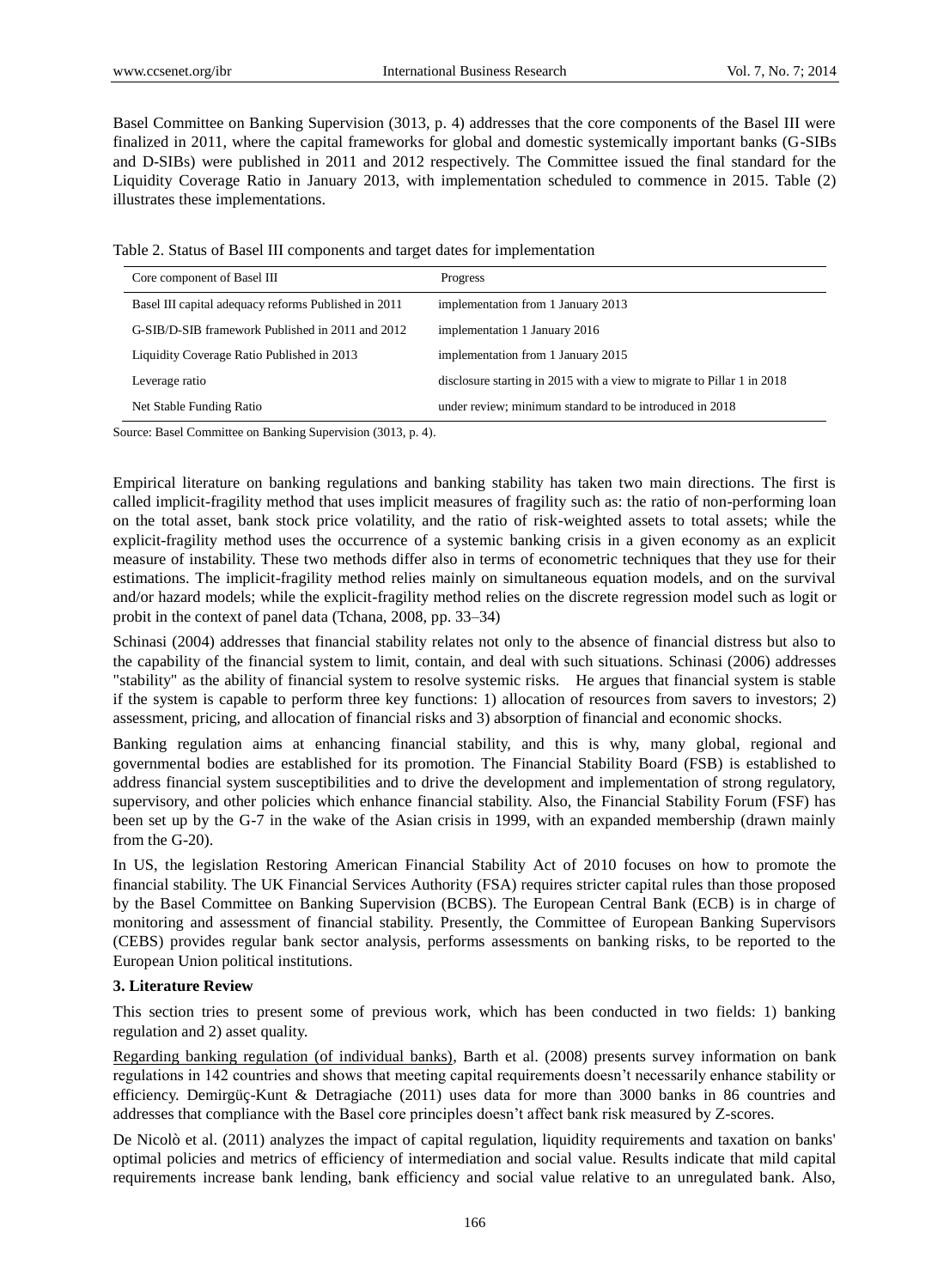findings show that liquidity requirements reduce bank lending, efficiency and social value significantly.

Banking regulation aims at enhancing financial stability that may affect banking market structure. Literature – in this context – elaborates regulatory effects, not only at for individual banks, but also for the banking system.

Regarding banking regulation (of banking systems), Schaeck et al. (2007) investigates the implications of competitive bank behavior with 38 countries for the period 1980-2003. They find that competition reduces the likelihood of a crisis and increases time to observing crisis. Berger et al. (2009) supports the "competition-fragility" view using over 8235 banks in 23 developed countries for the years 1999-2005. Besides, Uhde & Heimeshoff (2009) analyzes over 2600 banks across the EU-25 during the period from 1997 to 2005 and their empirical results are consistent with the "concentration-fragility" view.

Amidu & Wolfe (2009) analyzes a panel dataset of 978 banks, during the period 2000–2007. The authors use H-statistic and the Lerner index as measures of the degree of competition in the banking sector, employ three stage least squares (3sls) estimation techniques, and investigate the significance of diversification in the competition-stability relationship. The core finding is that competition increases stability as diversification across and within both interest and non-interest income generating activities of banks increases.

Swamy (2011) analyzes the determinants of banking sector soundness, as measured by banking stability index (BSI) in the context of an emerging economy banking sector. This study considers the core set of soundness indicators for the construction of the index for the Indian financial system during the period 1997–2009.

Dobravolskas & Seiranov (2011) investigates the reasons of financial instability, during the 2007–2008 crisis and studies the ways of rebuilding financial stability in the process of post-crisis regulatory reforms. Findings show that violation of stability is a result of deregulation processes in major financial markets since 1980s on the one hand, a result of inadequacy of national micro-prudential regulators on the other hand. The article studies how these targets are met in post-crisis regulatory reforms, in USA, the European Union and Lithuania.

Buston (2012) shows the net impact of two opposing effects of active risk management at banks on their stability. This has been applied on US BHCs using a sample of an unbalanced panel containing 7253 observations and 2276 banks, from 2005 to 2010. Empirical evidence supports the effects of active risk management at banks on their stability and show that active risk management banks are less likely to fail during the crisis of 2007–2009.

Wen & Yu (2013) elaborates the effects of bank stability on market concentration, financial deepening, bank income structure and international debt situation by using panel data for 18 emerging countries. Results supports that concentration affects financial stability in banking industry.

Schaeck & Cihak (2013) indicates that competition robustly improves stability via the efficiency channel, for banks from 10 European countries during the period 1995–2005. The sample consists of 17965 bank-year observations for 3325 banks.

Concerning with Asset Quality, Acharya et al. (2009) shows that market freezes depend on how information about asset quality is revealed. They illustrate that when there is a constant probability that "bad news" is revealed each period and, in the absence of bad news, the value of the assets is high. By contrast, for the "good news", the value of the assets is low.

Beck et al (2013) uses three indicators of asset quality: 1) maturity matching, 2) loan loss provisions, and 3) non-performing loans. As indicators of bank stability, the paper uses 1) maturity matching, the ratio of liquid assets to deposit and short-term funding to assess the sensitivity to bank runs. 2) equity to assets ratio, and 3) return on assets. The paper analyzes the differences in efficiency, asset quality, and stability of Islamic and conventional banks across a sample of 22 countries with both types of institutions during the period from 1997 to 2010. Empirical estimations show that Islamic banks are less efficient, but have higher intermediation ratios, have higher asset quality, and are better capitalized than conventional banks.

Swamy (2013) investigates the determinants of asset quality of Indian banks using panel data for the period from 1997–2009. The findings of the study show that asset quality is affected by industry characteristics, macroeconomic conditions, size and ownership of banks.

Pastory & Mutaju (2013) investigates the relationship between the capital adequacy and asset quality of commercial the banks in Tanzania, using panel data from 33 banks in the period (2006–2011). The findings indicate that capital adequacy has a great influence on the asset quality. The increase in capital ratios has sometimes reduced the asset quality productivity and in most cases the levels of non-performing loans and non-performing asset have been increased with the increase in capital ratios.

Comparing with previous work, the current study tries to: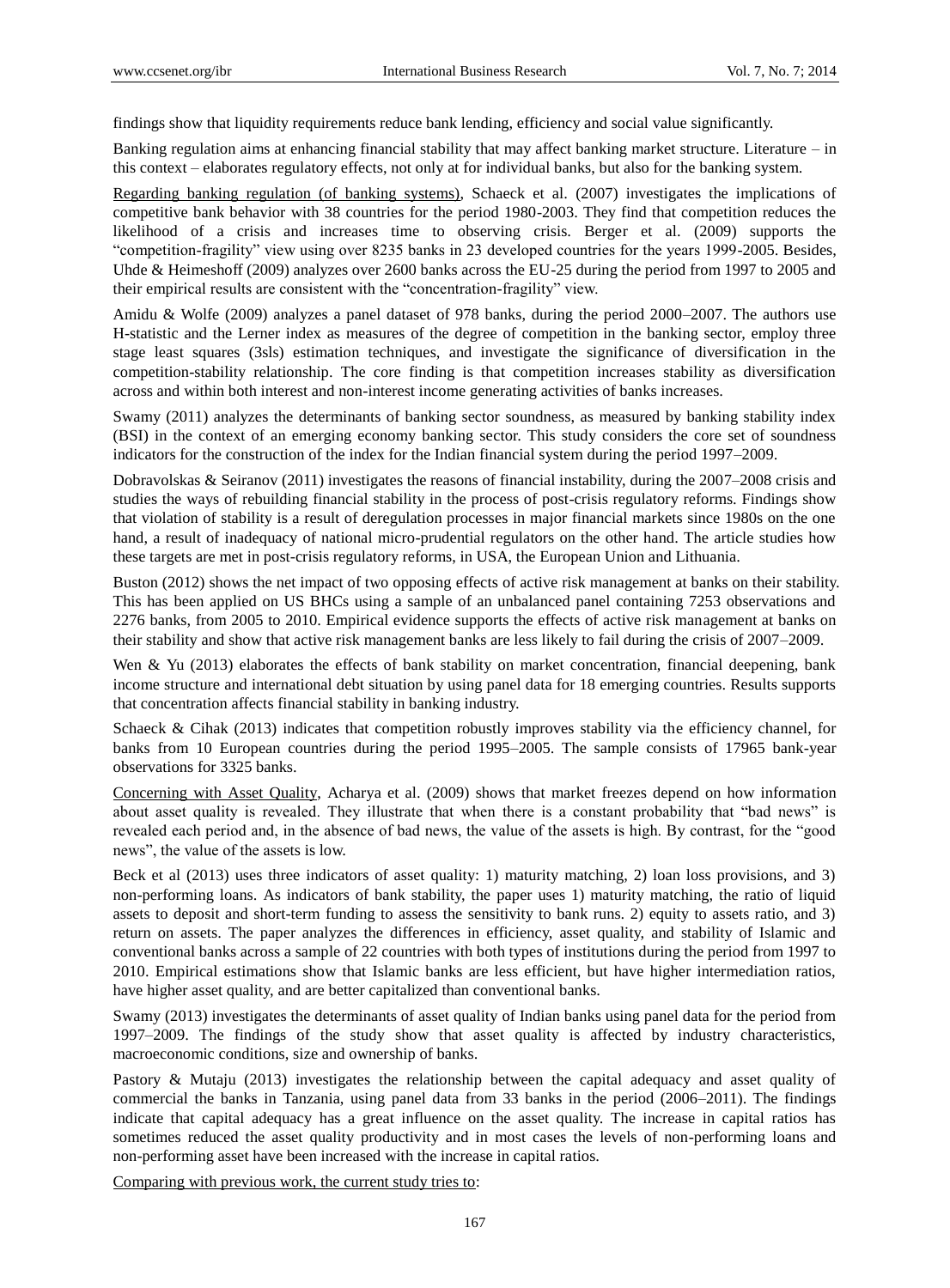- Investigate the effects of actual implementations 3 categories of Basel agreements, while previous work tend to address them without these detailed techniques.
- Concern with asset quality as an important dimension of CAMEL approach that hasn't an adequate attention, compared with other dimensions.

#### **4. Data Description and Hypotheses Developing**

Required data regarding "banking regulations" indicators are collected from FSI Survey- Basel II, 2.5 and III Implementation (www.bis.org/fsi/fsiop2013.pdf). Tables (3), (4) and (5) show these implementations in 2 categories (final rule is in force and otherwise) while the original report categorizes implementation into 5 categories (Final rule in force, Final rule published, Draft regulation published, Draft regulation not published, Not applicable).

| Variable                                       | Calculation                                             | Sign           |
|------------------------------------------------|---------------------------------------------------------|----------------|
| Standardized approach,                         | $=$ 1 if final rule is in force and $=$ 0 for otherwise | <b>SA</b>      |
| Foundation internal ratings-based approach     | $=$ 1 if final rule is in force and $=$ 0 for otherwise | <b>FIRB</b>    |
| Advanced internal ratings-based approach       | $=$ 1 if final rule is in force and $=$ 0 for otherwise | AIRB           |
| Basic indicator approach                       | $=$ 1 if final rule is in force and $=$ 0 for otherwise | <b>BIA</b>     |
| Standardized/alternative standardized approach | $=$ 1 if final rule is in force and $=$ 0 for otherwise | <b>TSA</b>     |
| Advanced measurement approaches                | $=$ 1 if final rule is in force and $=$ 0 for otherwise | AMA            |
| Pillar <sub>2</sub>                            | $=$ 1 if final rule is in force and $=$ 0 for otherwise | <b>P2</b>      |
| Pillar <sub>3</sub>                            | $=$ 1 if final rule is in force and $=$ 0 for otherwise | P <sub>3</sub> |

#### Table 3. Indicators of "Basel II" implementation

Source: www.bis.org/fsi/fsiop2013.pdf.

#### Table 4. Indicators of "Basel 2.5" implementation

| Variable                                    | Calculation                                           | Sign                      |
|---------------------------------------------|-------------------------------------------------------|---------------------------|
| Revisions to Pillar 1                       | $=1$ if final rule is in force and $=0$ for otherwise | RevP1                     |
| Supplemental Pillar 2 guidance              | $=1$ if final rule is in force and $=0$ for otherwise | $Supp$ <sup>1</sup> $P$ 2 |
| Revisions to Pillar 3                       | $=1$ if final rule is in force and $=0$ for otherwise | Rev <sub>P3</sub>         |
| Revisions to Basel II market risk framework | $=1$ if final rule is in force and $=0$ for otherwise | MktRisk                   |

Source: www.bis.org/fsi/fsiop2013.pdf.

|  |  |  |  | Table 5. Indicators of "Basel III" implementation |
|--|--|--|--|---------------------------------------------------|
|--|--|--|--|---------------------------------------------------|

| Variable                       | Calculation                                             | Sign    |
|--------------------------------|---------------------------------------------------------|---------|
| Liquidity standard             | $=$ 1 if final rule is in force and $=$ 0 for otherwise | Liq     |
| Definition of capital          | $=$ 1 if final rule is in force and $=$ 0 for otherwise | DefCap  |
| Risk coverage                  | $=$ 1 if final rule is in force and $=$ 0 for otherwise | RiskCov |
| Capital conservation buffer    | $=$ 1 if final rule is in force and $=$ 0 for otherwise | Conserv |
| Countercyclical capital buffer | $=$ 1 if final rule is in force and $=$ 0 for otherwise | C-cycl  |

Source: www.bis.org/fsi/fsiop2013.pdf.

NPLoans denotes "bank non-performing loans to gross loans" as an indicator for "Asset Quality" and it's measured by dividing non-performing loans on gross loans, according to database of World Development Indicators, published by The World Bank http://data.worldbank.org/indicator/FB.AST.NPER.ZS.

This paper aims at testing the following main hypothesis: There is no significant effect of "Basel requirements"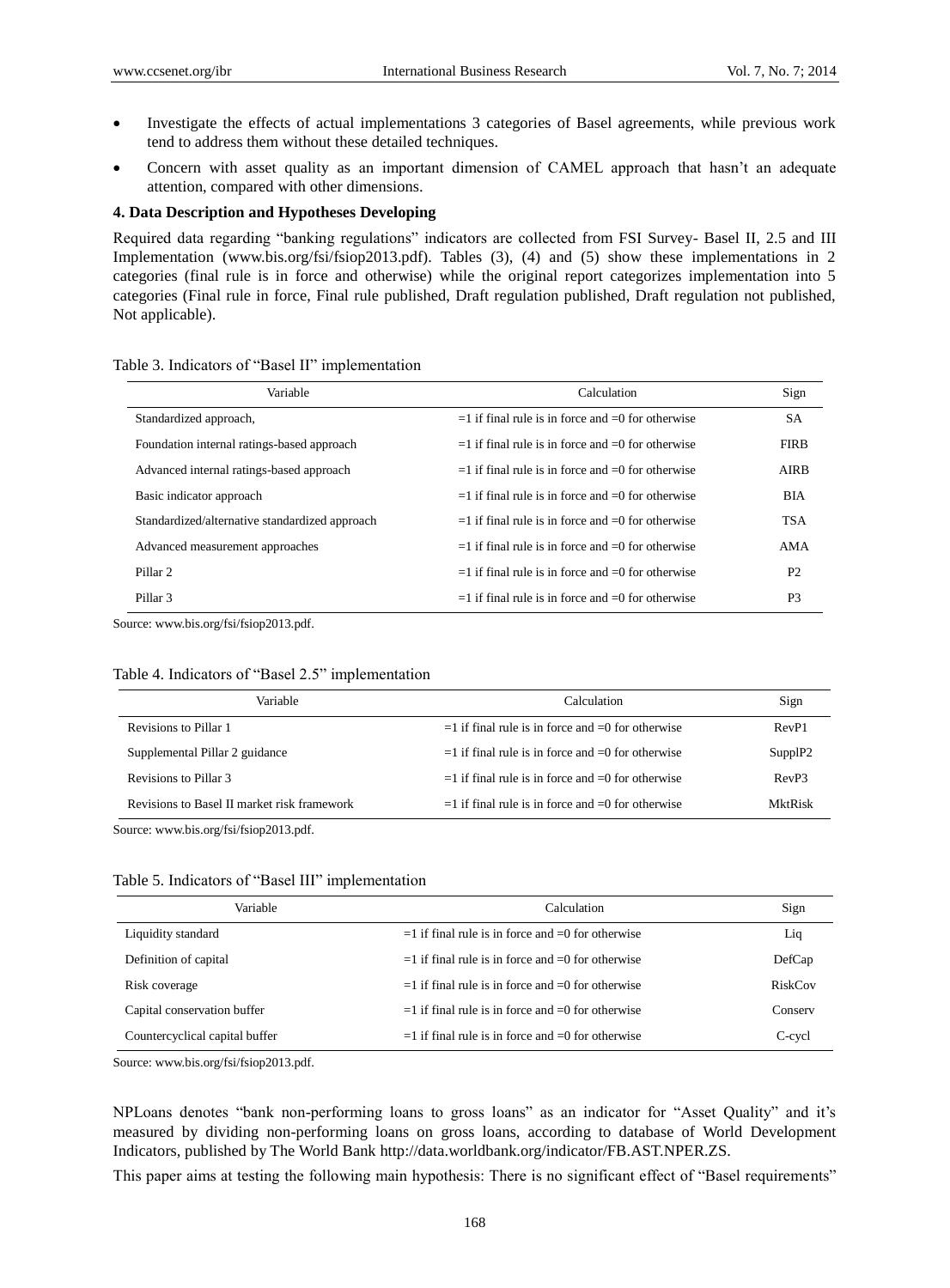implementation on banks' "asset quality". This hypothesis, could be tested as follows:

1) Regarding implementation of Basel II:

$$
NPLoans = \alpha + \beta_1 SA + \beta_2 FIRB + \beta_3 AIRB + \beta_4 BIA + \beta_5 TSA + \beta_6 AMA + \beta_7 P2 + \beta_8 P3
$$
 (1)

For each of "Basel requirements" implementation, the null hypothesis H0 could be shown as:

$$
\beta_n = 0 \text{ (where } n = 1, 2, 3 \text{ to } 8)
$$
 (2)

The alternative hypothesis Ha could be shown as:

$$
\beta_n \neq 0 \text{ (where } n = 1, 2, 3 \text{ to } 8)
$$
\n
$$
(3)
$$

2) Regarding implementation of Basel 2.5:

$$
NPLoans = \alpha + \beta_9 \, RevP1 + \beta_{10} \, SupplP2 + \beta_{11} \, RevP3 + \beta_{12} \, MktRisk \tag{4}
$$

For each of "Basel requirements" implementation, the null hypothesis H0 could be shown as:

$$
\beta_n = 0 \text{ (where } n = 9, 10, 11, 12) \tag{5}
$$

The alternative hypothesis Ha could be shown as:

$$
\beta_n \neq 0 \text{ (where } n = 9, 10, 11, 12) \tag{6}
$$

3) Regarding implementation of Basel III:

$$
NPLoans = \alpha + \beta_{13} \, Liq + \beta_{14} \, DefCap + \beta_{15} \, RiskCov + \beta_{16} \, Conserv + \beta_{17} \, C\text{-cycl} \tag{7}
$$

For each of "Basel requirements" implementation, the null hypothesis H0 could be shown as:

$$
\beta_n = 0 \text{ (where } n = 13, 14 \text{ to } 17) \tag{8}
$$

The alternative hypothesis Ha could be shown as:

$$
\beta_n \neq 0 \text{ (where } n = 13, 14 \text{ to } 17) \tag{9}
$$

4) Regarding implementation of Basel II, 2.5 and III:

$$
NPLoans = \alpha + \beta_1 SA + \beta_2 FIRB + \beta_3 AIRB + \beta_4 BIA + \beta_5 TSA + \beta_6 AMA + \beta_7 P2 + \beta_8 P3 + \beta_9 RevP1 + \beta_{10}
$$
  
SupplP2 +  $\beta_{11} RevP3 + \beta_{12} MktRisk + \beta_{13} Lia + \beta_{14} DefCap + \beta_{15} RiskCov + \beta_{16} Conserv + \beta_{17} C-cycl$  (10)

For each of "Basel requirements" implementation, the null hypothesis H0 could be shown as:

$$
\beta_n = 0 \text{ (where } n = 1, 2, 3 \text{ to } 17) \tag{11}
$$

The alternative hypothesis Ha could be shown as:

$$
\beta_n \neq 0 \text{ (where } n = 1, 2, 3 \text{ to } 17) \tag{12}
$$

#### **5. Results of Empirical Study**

Required data include the implementation of banking regulations (14 items, shown in table 6) and asset quality (measured by non-performing loans ratio) during the period from 2006 to 2012. This has been conducted for a sample of 14 countries, where the first group includes Egypt, United Arab Emirates, Kuwait, Lebanon, Morocco and Mauritius, the second one includes Bosnia and Herzegovina, Norway and Serbia, the third one includes Chile, Peru and Panama and the fourth one includes New Zealand and Philippines.

These countries represent 4 groups, (Middle East & Africa, Europe & Central Asia, Latin America & Caribbean and East Asia & Pacific). The following table illustrates descriptive statistics of these data for each of the 4 regions covered in this study and for the study sample as a whole: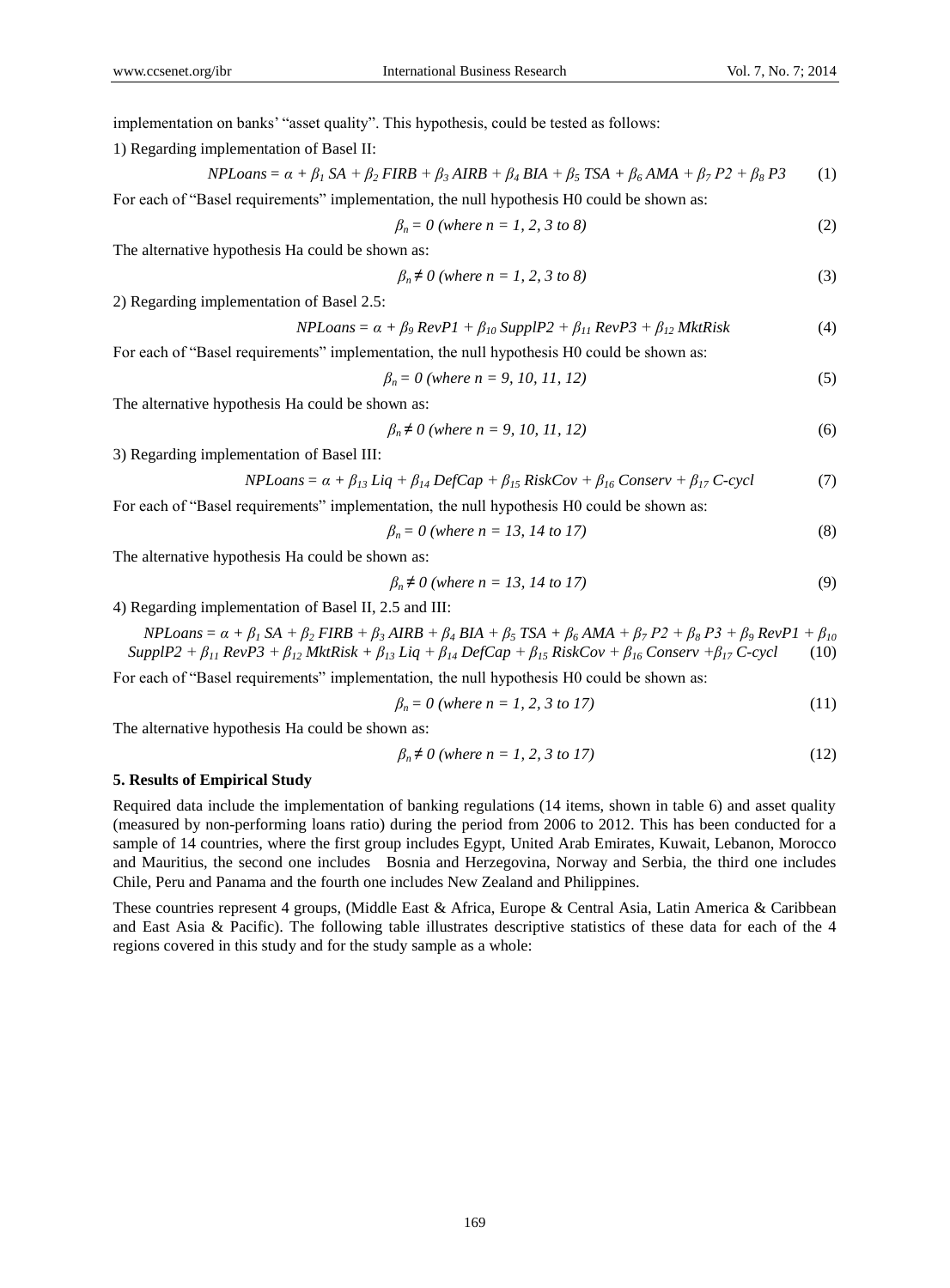| Variables      | Min  | Max  |         |        |         |        |         | Middle East & Africa Europe & Central Asia L. America & Caribbean |                       | East Asia & Pacific |         | All Sample |
|----------------|------|------|---------|--------|---------|--------|---------|-------------------------------------------------------------------|-----------------------|---------------------|---------|------------|
|                |      | Mean | S. Dev. | Mean   | S. Dev. | Mean   | S. Dev. | Mean                                                              | S. Dev.               | Mean                | S. Dev. |            |
| SA             | 0.00 | 1.00 | 0.67    | 0.477  | 0.38    | 0.498  | 0.24    | 0.436                                                             | 0.71                  | 0.469               | 0.52    | 0.502      |
| <b>FIRB</b>    | 0.00 | 1.00 | 0.64    | 0.485  | 0.38    | 0.498  | 0.24    | 0.436                                                             | 0.71                  | 0.469               | 0.51    | 0.502      |
| <b>BIA</b>     | 0.00 | 1.00 | 0.60    | 0.497  | 0.57    | 0.507  | 0.19    | 0.402                                                             | 0.79                  | 0.426               | 0.53    | 0.502      |
| <b>TSA</b>     | 0.00 | 1.00 | 0.52    | 0.505  | 0.38    | 0.498  | 0.19    | 0.402                                                             | 0.43                  | 0.514               | 0.41    | 0.494      |
| AMA            | 0.00 | 1.00 | 0.02    | 0.154  | 0.38    | 0.498  | 0.24    | 0.436                                                             | 0.36                  | 0.497               | 0.19    | 0.397      |
| P <sub>2</sub> | 0.00 | 1.00 | 0.57    | 0.501  | 0.38    | 0.498  | 0.00    | 0.000                                                             | 0.50                  | 0.519               | 0.40    | 0.492      |
| P <sub>3</sub> | 0.00 | 1.00 | 0.55    | 0.504  | 0.38    | 0.498  | 0.00    | 0.000                                                             | 0.79                  | 0.426               | 0.43    | 0.497      |
| RevP1          | 0.00 | 1.00 | 0.07    | 0.261  | 0.10    | 0.301  | 0.00    | 0.000                                                             | 0.00                  | 0.000               | 0.05    | 0.221      |
| SupplP2        | 0.00 | 1.00 | 0.17    | 0.377  | 0.10    | 0.301  | 0.00    | 0.000                                                             | 0.07                  | 0.267               | 0.10    | 0.304      |
| RevP3          | 0.00 | 1.00 | 0.02    | 0.154  | 0.10    | 0.301  | 0.00    | 0.000                                                             | 0.00                  | 0.000               | 0.03    | 0.173      |
| <b>MktRisk</b> | 0.00 | 1.00 | 0.02    | 0.154  | 0.10    | 0.301  | 0.00    | 0.000                                                             | 0.00                  | 0.000               | 0.03    | 0.173      |
| DefCap         | 0.00 | 1.00 | 0.05    | 0.216  | 0.00    | 0.000  | 0.00    | 0.000                                                             | 0.00                  | 0.000               | 0.02    | 0.142      |
| Conserv        | 0.00 | 1.00 | 0.00    | 0.000  | 0.10    | 0.301  | 0.05    | 0.218                                                             | 0.00                  | 0.000               | 0.02    | 0.173      |
| C-cycl         | .000 | 1.00 | 0.00    | 0.000  | 0.00    | 0.000  | 0.05    | 0.218                                                             | 0.00                  | 0.000               | 0.03    | 0.101      |
| <b>NPLoans</b> | .003 | .193 | 0.0728  | 0.0447 | 0.0718  | 0.0625 | 0.0203  | 0.0095                                                            | 0.029<br>$\mathbf{3}$ | 0.0202              | 0.0543  | 0.0472     |

Table 6. Descriptive statistics of banking regulation and asset quality indicators

Source: Outputs of data processed by researcher.

To test the research hypothesis, step-wise regression analysis has been conducted and provided the following results, as shown in table 7:

| Item           | All sample               | Low-asset quality category | High-asset quality category |
|----------------|--------------------------|----------------------------|-----------------------------|
| $\alpha$       | 0.060                    | 0.102                      | 0.024                       |
|                | $(11.969)$ ***           | $(10.954)$ ***             | $(6.251)$ ***               |
| ${\rm SA}$     | $\overline{\phantom{a}}$ | $-0.045$                   | $-0.049$                    |
|                |                          | $(-3.591)$ ***             | $(-5.252)$ ***              |
| <b>BIA</b>     | $\overline{a}$           | $\overline{\phantom{a}}$   | 0.063                       |
|                |                          |                            | $(7.679)$ ***               |
| AMA            | $-0.040$                 | $-0.040$                   | $\overline{\phantom{a}}$    |
|                | $(-3.315)$ ***           | $(-2.166)$ **              |                             |
| P2             | ٠                        | $\overline{\phantom{a}}$   | $-0.020$                    |
|                |                          |                            | $(-2.088)$ **               |
| Conserv        | 0.171                    | 0.173                      | $\overline{\phantom{a}}$    |
|                | $(3.839)$ ***            | $(3.930)$ ***              |                             |
| C-cycl         | $-0.159$                 | $\overline{\phantom{a}}$   | ۰                           |
|                | $(-2.614)$ **            |                            |                             |
| $\mathbf{R}^2$ | 0.197                    | 0.417                      | 0.797                       |

Table 7. Effects of banking regulation on asset quality (asset quality categories)

Each cell contains the estimated parameters, with t-value between brackets, where \* denotes p-value of 10%, \*\* denotes 5% and \*\*\* denotes 1%.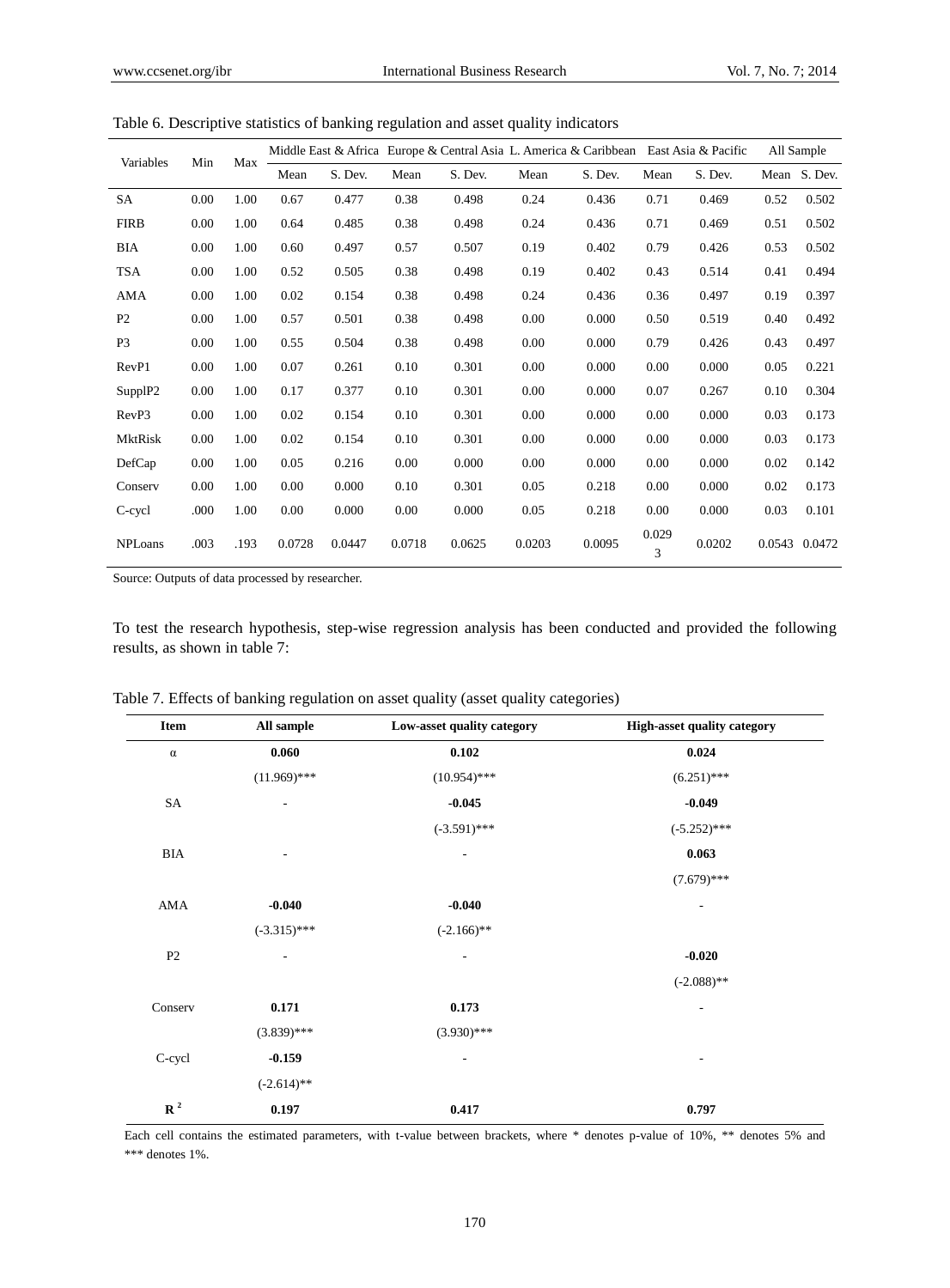Testing the significance of the effects of banking regulation implementation on asset quality could be illustrated as follows:

- For all sample: results show significant effects of AMA and Conserv at p-value of 0.01 and of C-cycle at p-value of 0.05.
- For different asset quality groups: results indicate that asset quality of low-asset quality category may be affected by SA and Conserv at p-value of 0.01 and of C-cycle at p-value of 0.05 and by AMA at p-value of 0.05. Besides, results show that asset quality of high-asset quality category may be affected by SA and BIA at p-value of 0.01 and of P2 at p-value of 0.05.

Results don't seem to be robust, when comparing findings of all sample with those of high-asset quality category, while they seem to be robust for those of low-asset quality category, for AMA and Conserv effects.

To check the robustness of these results, the analysis has been conducted for 4 geographical groups, as summarized in table 8.

| Item           | Middle East & Africa     | Europe & Central Asia    | Latin America & Caribbean | East Asia & Pacific |
|----------------|--------------------------|--------------------------|---------------------------|---------------------|
| $\alpha$       | 0.101                    | 0.087                    | 0.018                     | 0.042               |
|                | $(9.540)$ ***            | $(6.605)$ ***            | $(8.653)$ ***             | $(6.006)$ ***       |
| SA             | $-0.044$                 | $-0.076$                 |                           |                     |
|                | $(-3.340)$ ***           | $(-3.113)$ ***           |                           |                     |
| BIA            | $\overline{\phantom{0}}$ | $\overline{\phantom{a}}$ | 0.011                     |                     |
|                |                          |                          | $(2.301)$ **              |                     |
| AMA            | -                        | ٠                        | $\overline{a}$            | ٠                   |
| P <sub>2</sub> | ۰                        | $\overline{\phantom{a}}$ | $\overline{\phantom{0}}$  | $-0.024$            |
|                |                          |                          |                           | $(-2.328)$ **       |
| Conserv        | ۰                        | $0.179(3.566)$ ***       | ۰                         |                     |
| C-cycl         | 0.134                    | $\overline{a}$           | $\overline{\phantom{0}}$  |                     |
|                | $(4.349)$ ***            |                          |                           |                     |
| $\mathbb{R}^2$ | 0.232                    | 0.528                    | 0.218                     | 0.349               |

Table 8. Effects of banking regulation on asset quality (geographical groups)

Each cell contains the estimated parameters, with t-value between brackets, where \* denotes p-value of 10%, \*\* denotes 5% and \*\*\* denotes 1%.

Testing the significance of the effects of banking regulation implementation on asset quality could be illustrated as follows:

- For Middle East & Africa: results show significant effects of SA and C-cycle at p-value of 0.01.
- For Europe & Central Asia: results show significant effects of SA and Conserv at p-value of 0.01.
- For Latin America & Caribbean: results show significant effects of BIA at p-value of 0.05.
- For East Asia & Pacific: results show significant effects of P2 at p-value of 0.05.

Results seem to be confusing again, as AMA and Conserv effects have not been appeared for the 4 above-shown categories (except Conserv effect for Europe & Central Asia group). So, these effects don't seem to be robust.

Let's check the robustness of the results of different asset quality categories, by comparing them with those of different geographical groups. This could be illustrated as follows:

- SA and Conserv effects seem to be robust, when comparing findings of low-asset quality category with those of Middle East & Africa and Europe & Central Asia.
- BIA and P2 effects seem to be robust, when comparing findings of high-asset quality category with those of Latin America & Caribbean and East Asia & Pacific.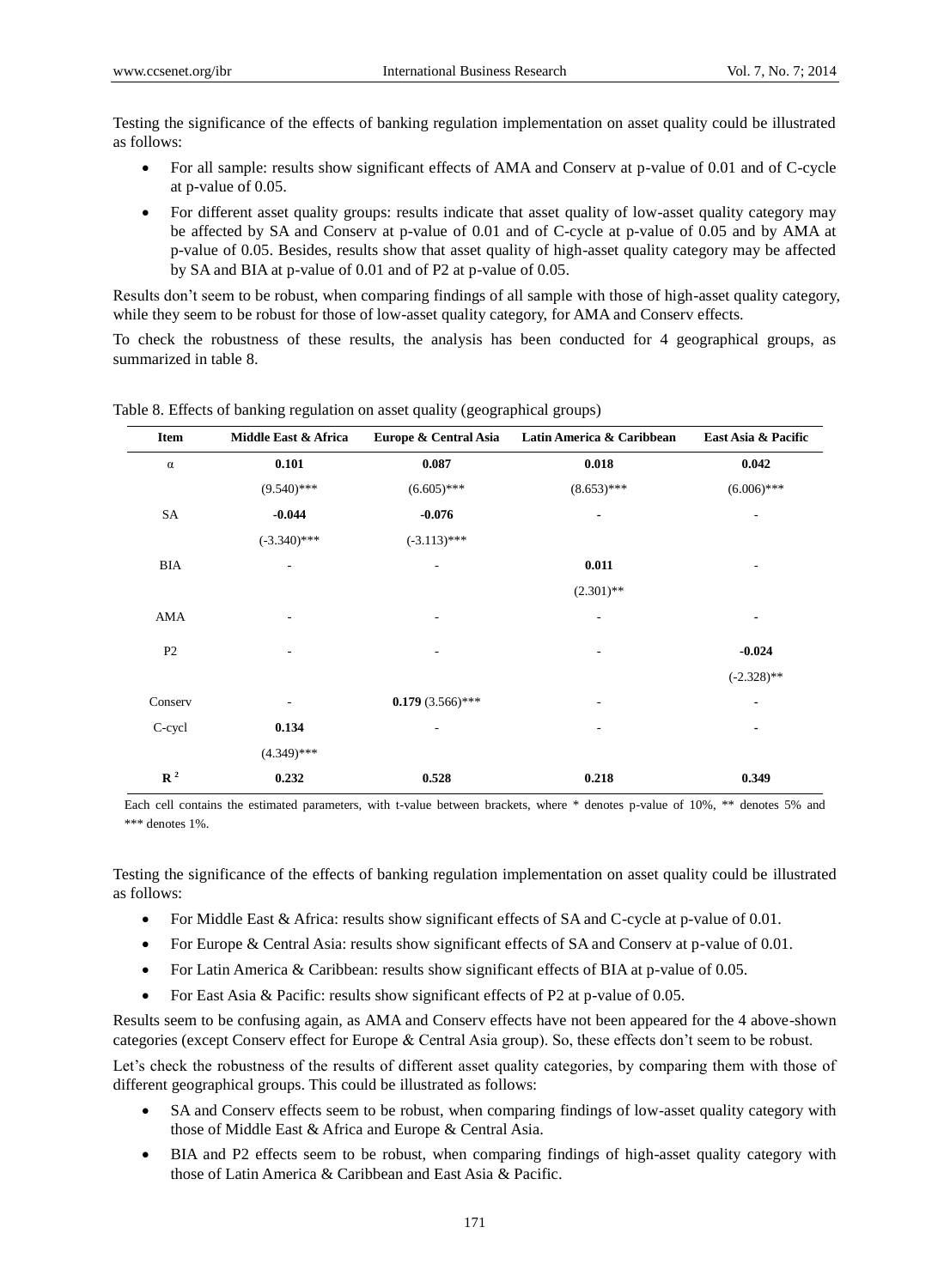#### **6. Summary and Concluded Remarks**

This paper attempts to investigate the effects of banking regulation on asset quality. This has been conducted using a sample of 14 countries from 1) Middle East & Africa, 2) Europe & Central Asia, 3) Latin America & Caribbean and 4) East Asia & Pacific, over the period from 2006 to 2012.

Asset quality is measured by "bank nonperforming loans to gross loans" according to The World Bank database regarding World Development Indicators, while banking regulation is measured by the "response to Basel implementation" according to FSI survey of July 2013.

Results indicate that implementation of SA "Standardized Approach" and Conserv "Capital conservation buffer" may affect "asset quality" for low-asset quality countries (Middle East & Africa and Europe & Central Asia groups), while implementation of BIA "Basic indicator approach " and P2 "Pillar2" may affect "asset quality" for high-asset quality ones (Latin America & Caribbean and East Asia & Pacific groups). So, results show that low-asset quality countries should concern with implementation of "Standardized Approach" and "Capital conservation buffer" while high-asset quality ones should concern with implementation of "Basic indicator approach "and "Pillar2".

"Standardized Approach", "Basic indicator approach "and "Pillar2" are techniques of Basel 2, while "Capital conservation buffer" is a tool of Basel 3. So, there is no evidence about the significance of Basel 2.5 techniques in enhancing asset quality. This point needs to be more elaborated using a larger sample and more robustness checks.

According to the results, implementation of "Standardized Approach", and "Pillar2" may enhance asset quality, as it reduces non-performing loans ratio, while implementation of "Basic indicator approach "and "Capital conservation buffer" may raise non-performing loans ratio. This point seems to be confusing and needs to be more elaborated using a larger sample, as applied on country level. This may encourage to elaborate regulatory effects on both of capital adequacy and asset quality. Does regulation enhance both of them, or there are some conflicts. If the same banking regulation has a positive effect on capital adequacy and a negative one on asset quality (or vice versa), it may be another story.

There is no evidence about the effectiveness of "Pillar 3" in enhancing asset quality. The effectiveness significance of "Pillar 3" needs to be rechecked using a larger sample and more robustness checks. Besides, this point could be elaborated in terms of the potential impacts of "Pillar 3" on other financial indicators, such as financial stability and systemic risk.

#### **References**

- Acharya, V., Gale, D., & Yorulmazer, T. (2009). *Rollover Risk and Market Freezes*. A working paper, New York University.
- Altman, I. (1968). Financial Ratios, Discriminate Analysis and Prediction of Corporate Bankruptcy. *Journal of Finance, 23*(4), 589–609. http://dx.doi.org/10.1111/j.1540-6261.1968.tb00843.x
- Amidu, M., & Wolfe, S. (2009). *Bank Competition, Diversification and Financial Stability*. 22nd Australasian Finance and Banking Conference 2009. Retrieved from http://ssrn.com/abstract=1341863
- Barth, J., Caprio, G., & Levine, R. (2008). *Bank Regulations Are Changing: For Better or Worse?* World Bank Policy Research, Working Paper No 4646.
- Basel Committee on Banking Supervision. (2013). Report to G20 Finance Ministers and Central Bank Governors on Monitoring Implementation of Basel III Regulatory Reform.
- Beaver, W. (1966). Financial Ratios as Predictors of Failure. *Journal of Accounting Research, 4*, 71–111. http://dx.doi.org/10.2307/2490171
- Beck, M., & Keister, T. (2013). *Liquidity Regulation and the Implementation of Monetary Policy*. Bank for International Settlements, BIS Working Papers No 432.
- Beck, T., Demirgüç-Kunt, A., & Merrouche, Q. (2013). Islamic vs. Conventional Banking: Business model, Efficiency and Stability. *Journal of Banking & Finance, 37*, 433–447. http://dx.doi.org/10.1016/j.jbankfin.2012.09.016
- Berger, A., Klapper, L., & Turk-Ariss, R. (2009). Bank Competition and Financial Stability. *Journal of Financial Services Research, 35*(2), 99–118. http://dx.doi.org/10.1007/s10693-008-0050-7
- Buston, C. (2012). *Active Risk Management and Banking Stability.* http://dx.doi.org/10.2139/ssrn.2049390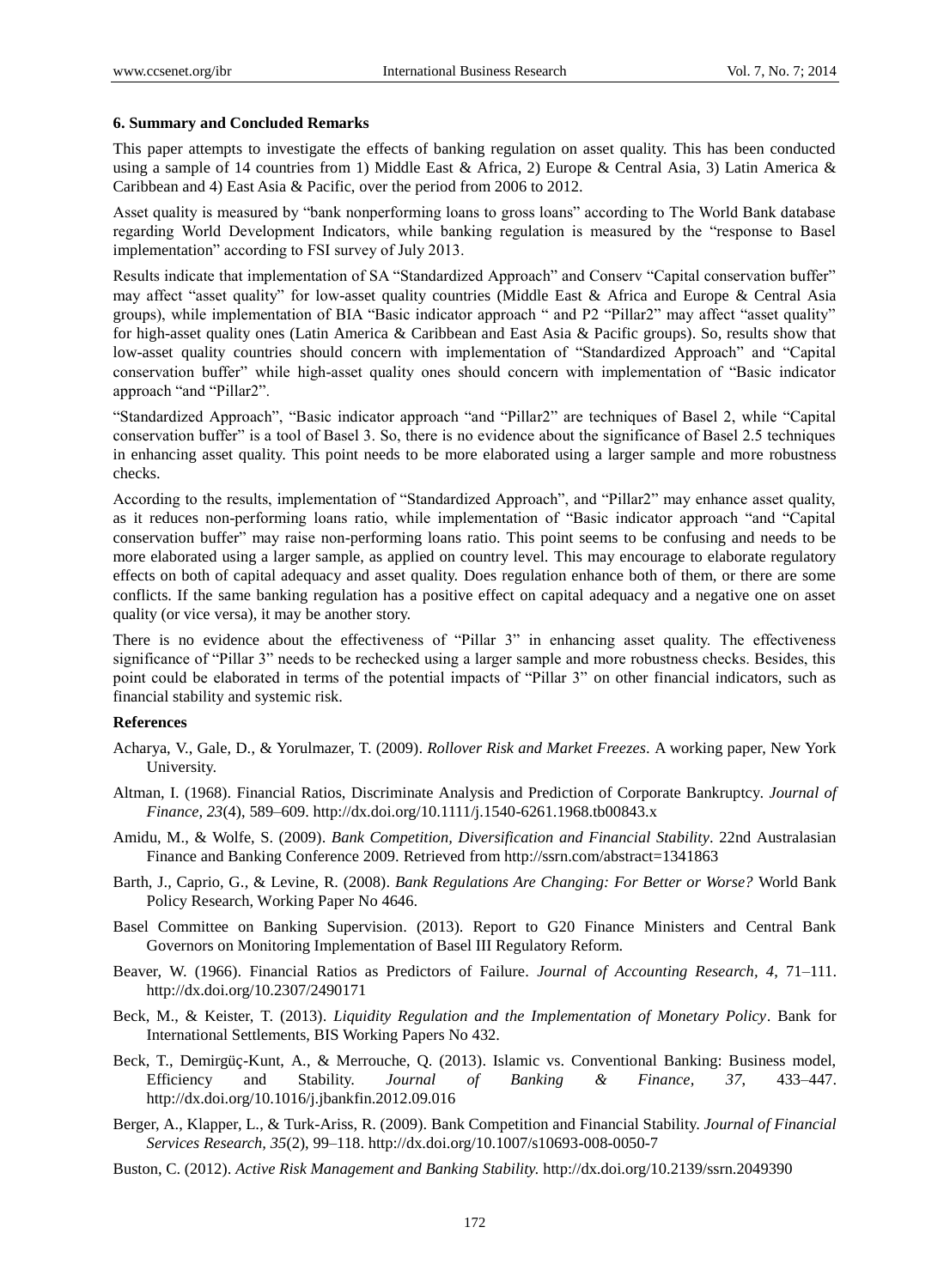- De Nicolò, G., Gamba, A., & Lucchetta, M. (2011). *Capital Regulation, Liquidity Requirements and Taxation in a Dynamic Model of Banking*. Discussion Paper 2011-090, Tilburg University, Center for Economic Research.
- Demirgüç-Kunt, A., & Detragiache, A. (2011). Basel Core Principles and Bank Soundness Does Compliance Matter? *Journal of Financial Stability, 7*(4), 179–190. http://dx.doi.org/10.1016/j.jfs.2010.03.003
- Dobravolskas, A., & Seiranov, J. (2011). Financial Stability as the Goal of Post-Crisis Regulatory Reforms. *Business Systems and Economics, 1*(1), 101–114.
- Financial Stability Institute, Bank for International Settlements. (2013). *FSI Survey - Basel II, 2.5 and III Implementation*. Retrieved from http://www.bis.org/fsi/fsiop2013.pdf
- Gilbert, R., Meyer, A., & Vaughan, M. (2002). Could a CAMELS Downgrade Model Improve Off-Site Surveillance? *The Federal Reserve Bank of St. Louis*, 47–64.
- Maishanu, M. (2004). A Univariate Approach to Predicting Failure in the Commercial Banking Sub-Sector in Nigerian. *Journal of Accounting Research, 1*(1).
- Njoku, J. (2012). Surveillance Model of Going Concern in Banking. *African Journal of Accounting, Auditing and Finance, 1*(1). http://dx.doi.org/10.1504/AJAAF.2012.046126
- Pastory, D., & Mutaju, M. (2013). The Influence of Capital Adequacy on Asset Quality Position of Banks in Tanzania. *International Journal of Economics and Finance, 5*(2), 179–194. http://dx.doi.org/10.5539/ijef.v5n2p179
- Pujal, A. (2001). Un Nouveau Ratio de Solvabilité en 2004. *Banquemagazine, 622,* 36–39.
- Saunders, A., & Cornett, M. (2003). *Financial Institutions Management: A Risk Management Approach* (4th ed.). McGraw- Hill.
- Schaeck, C., & Cihák, M. (2013). Competition, Efficiency, and Stability in Banking. *Financial Management* (forthcoming). http://dx.doi.org/10.1111/fima.12010
- Schaeck, K., Cihák, M., & Wolfe, S. (2007). Are Competitive Banking Systems More Stable? *Journal of Money, Credit and Banking, 41*(4), 711–734. http://dx.doi.org/10.1111/j.1538-4616.2009.00228.x
- Schinasi, G. (2006). *Safeguarding Financial Stability: Theory and Practice.* Washington, D.C.: International Monetary Fund.
- Schinasi, G. (2004). *Defining Financial Stability.* IMF Working Paper, International Capital Markets Department, International Monetary Fund, WP/04/187.
- Sinkey, J. (2002). *Commercial Bank Financial Management* (6th ed.). N.Y.: Prentic Hall.
- Spina, J. (2013). *Banking Regulation and Basel III*. Retrieved from http://ssrn.com/abstract=2248075
- Swamy, V. (2011). *Banking System Resilience and Financial Stability: An Evidence from Indian Banking*. Retrieved from http://ssrn.com/abstract=2060744
- Swamy, V. (2013). *Determinants of Bank Asset Quality and Profitability- An Empirical Assessment*. Munich Personal RePEc Archive, MPRA Paper No. 47513. Retrieved from http://mpra.ub.uni-muenchen.de/47513/
- Tatom, J., & Houston, R. (2011). *Predicting Failure in the Commercial Banking Industry*. Retrieved from http://mpra.ub.uni-muenchen.de/34608/
- Tchana, F. (2008). *Regulation and Banking Stability: A Survey of Empirical Studies*. Retreived from http://ssrn.com/abstract=1150823
- The World Bank. (2013). *World Development Indicators*. Retrieved from http://data.worldbank.org/indicator/FB.AST.NPER.ZS
- Uhde, A., & Heimeshoff, U. (2009). Consolidation in Banking and Financial Stability in Europe: Empirical Evidence. *Journal of Banking & Finance, 33*(7), 1299–1311. http://dx.doi.org/10.1016/j.jbankfin.2009.01.006
- Wen, S., & Jean Yu, J. (2013). Banking Stability, Market Structure and Financial System in Emerging Countries. *Journal of Applied Finance & Banking, 3*(3), 1–13.
- Wirnkar, A., & Tanko, M. (2008). *CAMELs and Banks' Performance Evaluation: The Way Forward*. Retrieved from http://ssrn.com/abstract=1150968